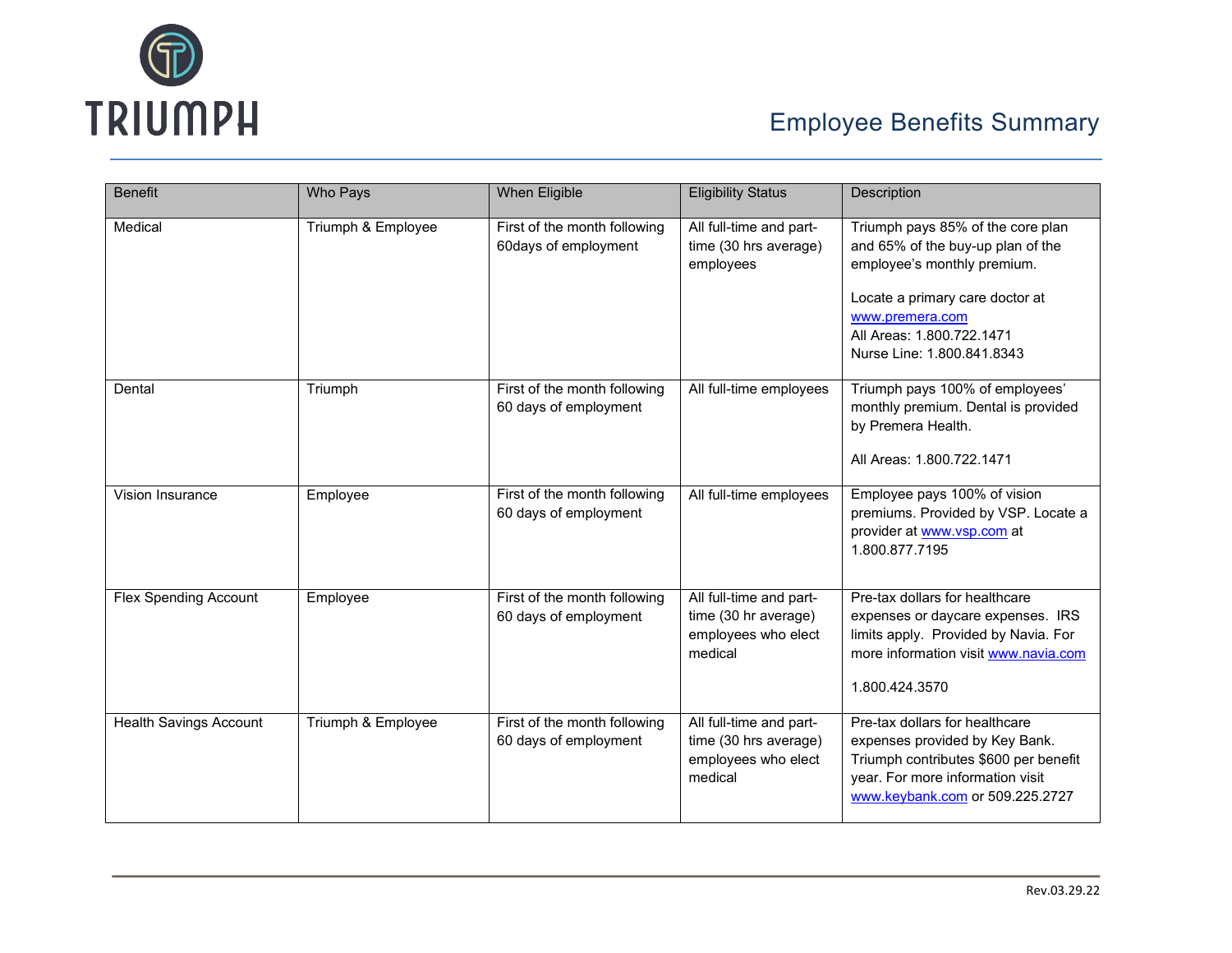

| Triumph 401k             | Employee | After 1 year of employment                                              | All eligible positions                 | Employee contributes a designated<br>amount into a 401k investment up to<br>90% of salary. Provided by ADP<br>retirement                                                                                                                         |
|--------------------------|----------|-------------------------------------------------------------------------|----------------------------------------|--------------------------------------------------------------------------------------------------------------------------------------------------------------------------------------------------------------------------------------------------|
| Triumph 401k Match       | Triumph  | Beginning of the pay period<br>after completing 1 year of<br>employment | All eligible positions                 | Employer match for 401k:<br>Employer contributes 50% of<br>employee contribution up to a 6%<br>maximum (i.e. employee contribution<br>12% of base salary, employer match<br>$6\%$ ).                                                             |
| Life AD &D Insurance     | Triumph  | First of the month following<br>60 days of employment                   | All full-time employees                | Triumph pays 100% for eligible<br>employees. Coverage is offered thru<br>Equitable Financial Life Insurance<br>Company.                                                                                                                          |
| Long-Term Disability     |          |                                                                         |                                        | Contact: www.equitable.com<br>(866) 274-9887                                                                                                                                                                                                     |
| Voluntary Life Insurance | Employee | First of the month following<br>60 days of employment                   | All full-time employees                | If you enroll when first eligible, you<br>may purchase up to 130,000 with<br>guaranteed approval. Coverage<br>available for spouse and children.<br>Limits apply. Provided by Equitable<br>Life.<br>Contact: www.equitable.com<br>(866) 274-9887 |
| Supplemental Insurance   | Employee | First of the month following<br>60 days of employment                   | All full-time & part-time<br>employees | Available by Colonial Life and AFLAC<br>Insurance.                                                                                                                                                                                               |
|                          |          |                                                                         |                                        |                                                                                                                                                                                                                                                  |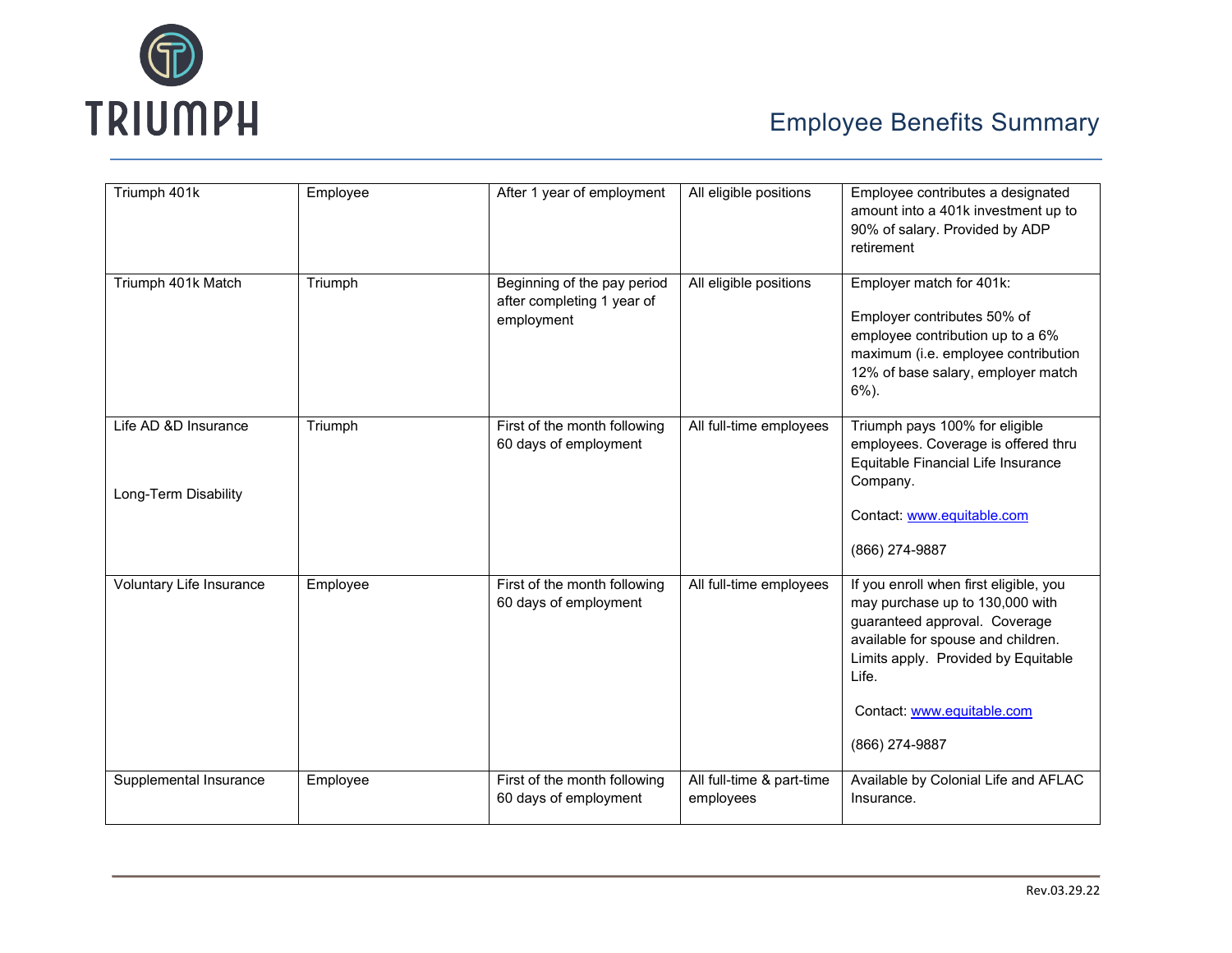

| <b>Employee Assistance</b><br>Program | Triumph | First day of employment                                                                               | All full-time and part-<br>time employees | Up to three (3) sessions per situation<br>for personal and/or emotional<br>problems, immediate family members<br>are also eligible.<br>Nationwide coverage through First<br>Choice Health EAP. Contact<br>information for First Choice Health at<br>1.800.777.4114.                                                                                                                                                                                                                                                |
|---------------------------------------|---------|-------------------------------------------------------------------------------------------------------|-------------------------------------------|--------------------------------------------------------------------------------------------------------------------------------------------------------------------------------------------------------------------------------------------------------------------------------------------------------------------------------------------------------------------------------------------------------------------------------------------------------------------------------------------------------------------|
| Vacation Time                         | Triumph | Accrual starting upon date<br>of hire/ full-time eligibility.<br>Available for use after 6<br>months. | All full-time employees                   | Non-exempt full-time employees rates:<br>0-12 months 2.50 hrs per pay<br>period<br>1-2 years<br>3.33 hrs<br>per pay period<br>3-4 years<br>3.67 hrs per pay period<br>$5-6$<br>4.00 hrs per pay period<br>years<br>7-9 years<br>4.33 hrs per pay<br>10-14 years 4.67 hrs<br>period<br>15-20 years<br>per pay period<br>5.00 hrs per pay period<br>Exempt full-time employees rates:<br>Under 1 year 3.33 hrs per pay<br>period<br>1-3 years<br>4.00 hrs<br>per pay period<br>$4+$ years<br>5.00 hrs per pay period |
| Sick Leave                            | Triumph | Accrual starting upon date<br>of hire/full-time eligibility.<br>Available for use after 90<br>days.   | All full-time hourly<br>employees         | $0.17$ hrs per pay<br>3-4 years<br>period<br>5-6 years<br>$0.50$ hrs<br>per pay period<br>7-9 years<br>1.17 hrs per pay period<br>$10 - 14$<br>1.83 hrs per pay period<br>years<br>2.17 hrs per pay period<br>$15 + \gamma$ ears<br>In addition to the above amounts.                                                                                                                                                                                                                                              |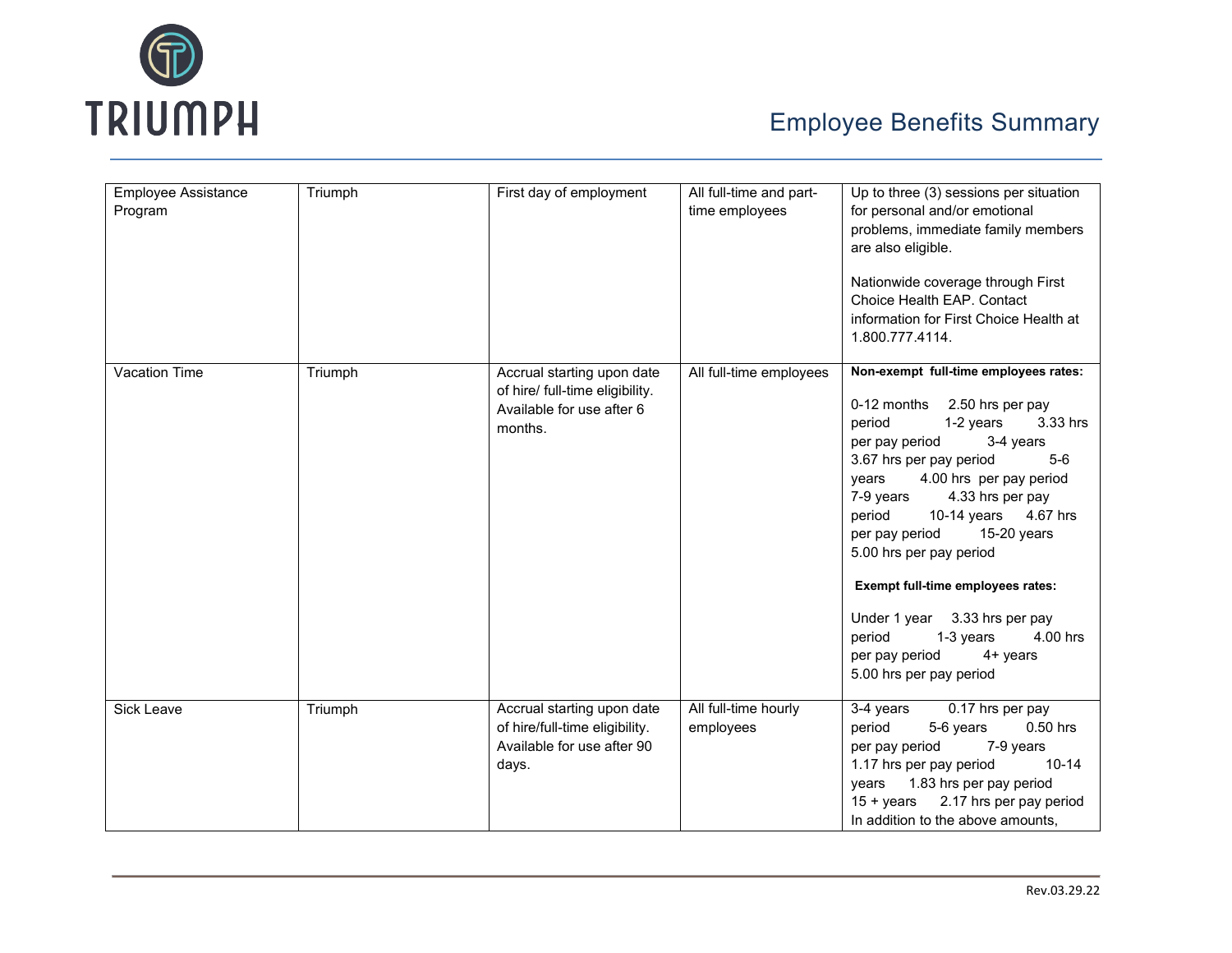

|                          |         |                                                                                                     |                                        | employee will receive 1 hour for every<br>40 hours worked in accordance to WA<br>Initiative 1433.                                                                                                                                           |
|--------------------------|---------|-----------------------------------------------------------------------------------------------------|----------------------------------------|---------------------------------------------------------------------------------------------------------------------------------------------------------------------------------------------------------------------------------------------|
| Sick Leave               | Triumph | Accrual starting upon date<br>of hire/full-time eligibility.<br>Available for use after 90<br>days. | All full-time salaried<br>employees    | 2.17 hrs per pay period<br>$0-2$ years<br>2.33 hrs per pay period<br>3-4 years<br>2.67 hrs per pay period<br>5-6 years<br>3.33 hrs per pay period<br>7-9 years<br>10-14 years 4.00 hrs per pay period<br>15 + years 4.33 hrs per pay period |
| 8 Paid Holidays          | Triumph | Immediately upon<br>employment                                                                      | All full-time employees                | Total of 8 days per year. We<br>recognize the following holidays: New<br>Year's Day, President's Day, Memorial<br>Day, Independence Day, Labor Day,<br>Thanksgiving Day, The Day after<br>Thanksgiving, Christmas Day                       |
| Retirement               | Triumph | After one (1) month written<br>notice of planned<br>retirement.                                     | All employees                          | Special recognition to employees at<br>the time of retirement after completion<br>of five (5) years uninterrupted. A<br>specified amount may be designated<br>per the annual budget.                                                        |
| <b>Bereavement Leave</b> | Triumph | Immediately upon<br>employment                                                                      | All employees                          | Up to three (3) working days per year<br>off for an immediate family member.<br>One day of leave for other persons<br>may be granted.                                                                                                       |
| Jury Duty                | Triumph | Immediately upon<br>employment                                                                      | All full-time & part-time<br>employees | Normal earnings will be paid for jury<br>service during regularly scheduled<br>work hours. Money received from<br>service on the jury may be retained by<br>the employee.                                                                   |